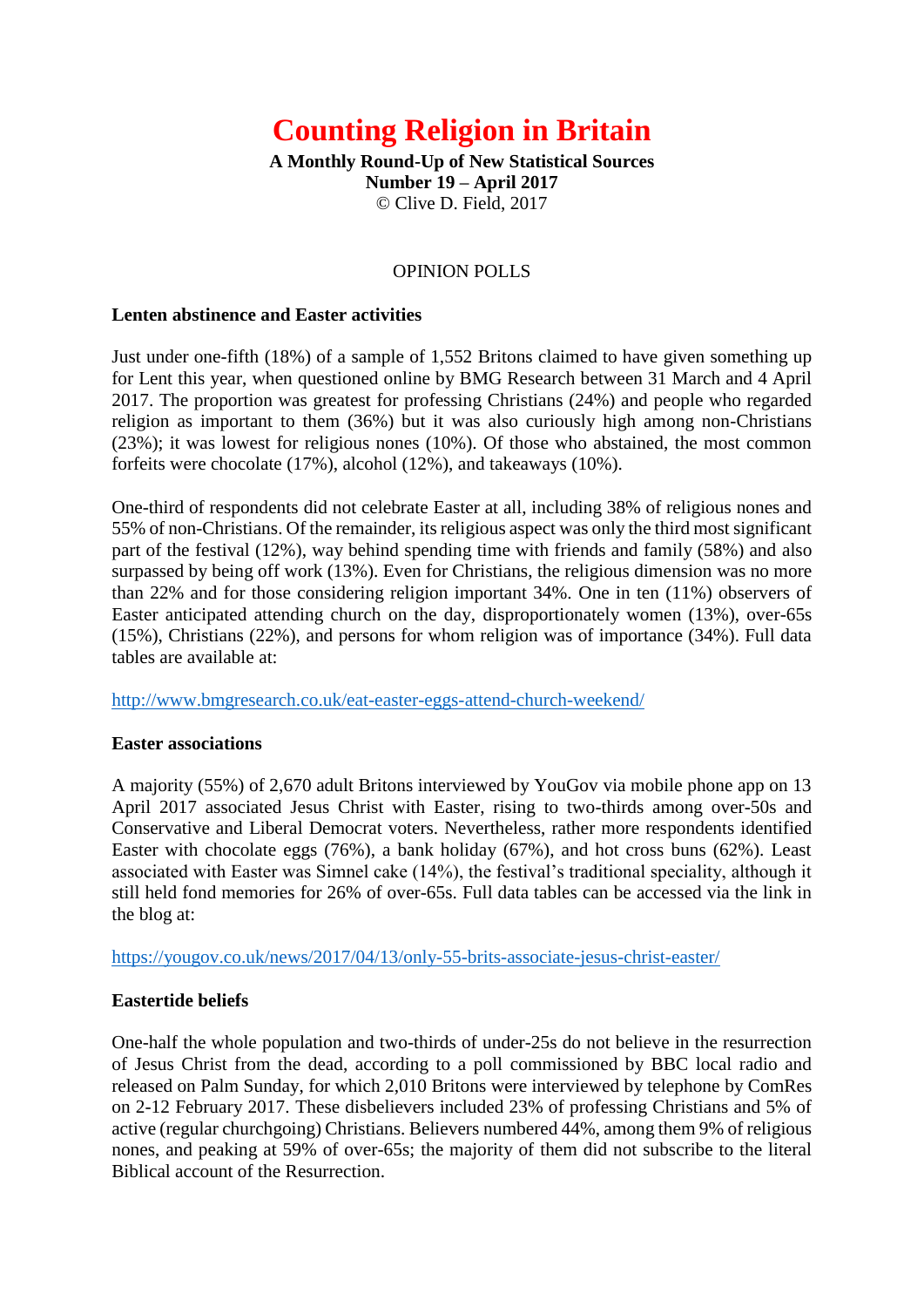Belief in life after death stood at 46% and has been remarkably stable since Gallup first enquired into the subject in 1939; it was highest for Christians (61%), non-Christians (69%), and active Christians (85%). Asked about the nature of the afterlife, 65% selected another life where your soul lives on (such as heaven or hell) and 32% reincarnation. Disbelief in life after death also stood at 46% overall, reaching 73% with religious nones.

Other topics covered were religious affiliation (51% Christian, 9% non-Christian, and 37% none) and claimed attendance at religious services other than for rites of passage (20% weekly, 11% monthly, 31% less often, and 37% never). Full data tables are available at:

[http://www.comresglobal.com/wp-content/uploads/2017/04/BBC-Religion-and-Ethics-](http://www.comresglobal.com/wp-content/uploads/2017/04/BBC-Religion-and-Ethics-Survey-Data-Tables-1.pdf)[Survey-Data-Tables-1.pdf](http://www.comresglobal.com/wp-content/uploads/2017/04/BBC-Religion-and-Ethics-Survey-Data-Tables-1.pdf)

There is a BBC press release at:

[http://www.bbc.co.uk/news/uk-england-39153121](https://mail.bham.ac.uk/owa/redir.aspx?C=bWqCYiI9TyLSHP5KxEU5KuJpQMojNHu6o3wVzF_iIqCaY-dzJX_UCA..&URL=http%3a%2f%2fchurchofengland.us2.list-manage.com%2ftrack%2fclick%3fu%3d50eac70851c7245ce1ce00c45%26id%3d8965a10e3d%26e%3d352bc36624)

# **Eastertide traditions**

Almost one-third of Britons do not know the origins of Easter, including 10% who think it commemorates the birth (rather than the death and resurrection) of Jesus Christ, according to a poll of 2,000 adults commissioned by the cleaning brand Oven Pride. Just 12% claim to attend church over the festival while 23% believe its date is set by the government and 9% by the European Union. One-third cannot explain the significance of Ash Wednesday, although 21% say they have given up alcohol during Lent and 6% social media. Easter continues to be valued as a secular break, with 66% planning to spend the bank holiday weekend with family, friends, and good food. A traditional roast dinner on Easter Sunday is enjoyed by 70%, even if Simnel cake will only be consumed by 3%. Oven Pride has failed to respond to enquiries about the poll, so the principal public domain report of the survey is a somewhat garbled article in the *Daily Mail* at:

[http://www.dailymail.co.uk/news/article-4410656/EU-sets-date-Easter-say-one-ten-](http://www.dailymail.co.uk/news/article-4410656/EU-sets-date-Easter-say-one-ten-Britons.html)[Britons.html](http://www.dailymail.co.uk/news/article-4410656/EU-sets-date-Easter-say-one-ten-Britons.html)

# **Easter eggs**

Prime Minister Theresa May, a practising Anglican and member of the National Trust, waded into the public row about the omission of the word Easter from advertising for an Easter egg hunt sponsored by chocolate manufacturer Cadbury and held on National Trust properties. She criticized the decision as 'absolutely ridiculous'. The event had previously been branded as an Easter egg trail. A plurality (43%) of 2,866 Britons interviewed online by YouGov on 5 April 2017 considered it appropriate for May to have commented on this sort of issue, peaking at 59% of over-60s and 69% of UKIP supporters. But 39% disagreed with her intervention, including majorities of Labour, Liberal Democrat, and Scottish National Party voters. The remaining 18% had no clear view on the matter. Full results are available at:

<https://yougov.co.uk/opi/surveys/results#/survey/9db0fe70-19ef-11e7-b82a-4e47a0d22bac>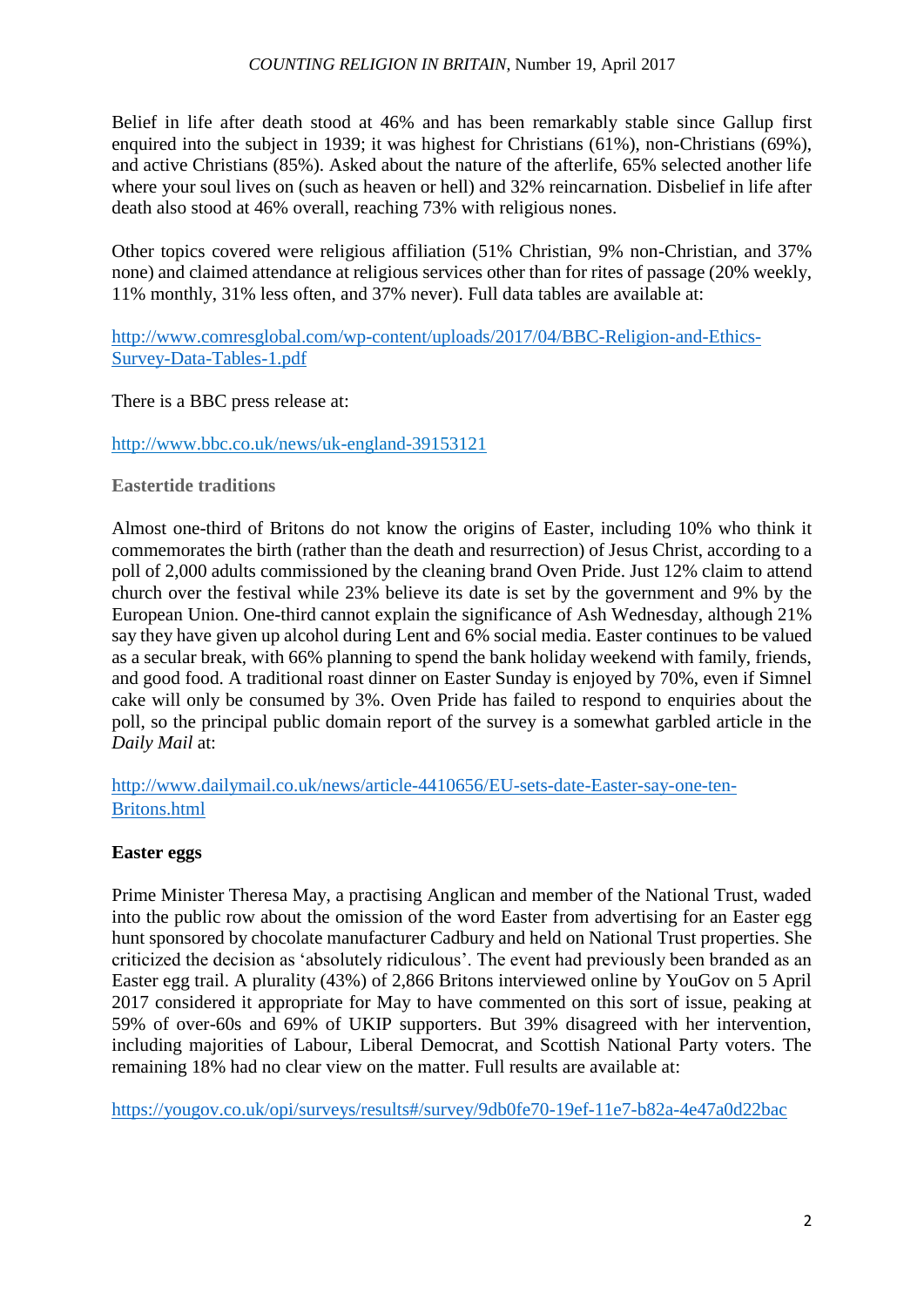# **Religion and identity**

Ethnic minorities remain more likely than white Britons to select religion as the principal component of their identity, according to an Opinium Research report on *Multicultural Britain in the 21st Century: What People Think, Feel, and Do*, written by James Crouch and Priya Minhas, and based upon online fieldwork undertaken since the 2016 referendum on the UK's membership of the European Union (EU). However, even for the 616 ethnic minority persons in the sample, religion was a lesser aspect of their identity (19%) than ethnicity (36%) or nationality (30%), and it was accorded a still lower priority (16%) by the second and subsequent generations born in the UK. This is partially explained by the fact that 29% of ethnic minorities declared they had no religion. For the 1,762 white Britons interviewed, religion was the main element of identity for just 7%, compared with 59% choosing nationality, 15% local community, and 7% ethnicity. Other topics in the survey included attitudes to toleration and integration in the UK, with the replies from ethnic minorities disaggregated by religious group. Muslims were especially likely (59%) to feel Britain had become less tolerant since the EU referendum. Data tables have not been released, but the report can be found at:

<http://opinium.co.uk/wp-content/uploads/2017/07/Multicultural-Britain-2017-v6.pdf>

# **Brexit and identity**

Trevor Phillips had an interesting article ('To Understand Leavers, Look to Anglicans') in the *Daily Telegraph* for 14 April 2017 (p. 20). It reported an analysis he had conducted with Richard Webber of a new opinion poll by YouGov among 6,000 voters living in England and focusing on their attitudes to the European Union (EU). In terms of voting at the 2016 referendum on the UK's membership of the EU, the sample divided between Leavers on 53% and Remainers on 47%, reflecting the actual outcome of the referendum. But there were some notable differences according to religious affiliation. The two extremes were religious nones, who opted to remain by 52% to 48%, and Anglicans, who overwhelmingly wanted to leave (62% versus 38%). Further investigation revealed that the Anglican predisposition to leave the EU could only be partially explained by the fact that many of them were also Conservatives, three-fifths of the latter being Leavers. Another key variable appeared to be Englishness, with Anglicans identifying as English rather than British by a margin of 28% (compared with, for example, only 9% for Catholics). In their voting at the referendum, therefore, Anglicans seemingly exemplified the desire for a reassertion of English national identity. As Phillips concluded, 'Attitudes to the EU are driven at least as much by identity – including religious affiliation – as by economics.' There is no public domain version of the article, but it can be accessed via a paywall at:

<https://www.pressreader.com/uk/the-daily-telegraph/20170414/282050506932951>

# **Religious affiliation**

The latest large-scale political poll commissioned by Lord Ashcroft, and conducted online among 10,153 electors on 21-28 March 2017, included the standard background question about religion: 'which of the following religious groups do you consider yourself to be a member of?' It revealed that the religious profile of Britain is currently 50% Christian, 6% non-Christian, 41% no religion, and 2% prefer not to say. The proportion of professing Christians was greatest among over-55s (68%). It has fallen to just 27% of under-25s, 57% of whom are religious nones and 12% non-Christians (more than half of them Muslims). Differences by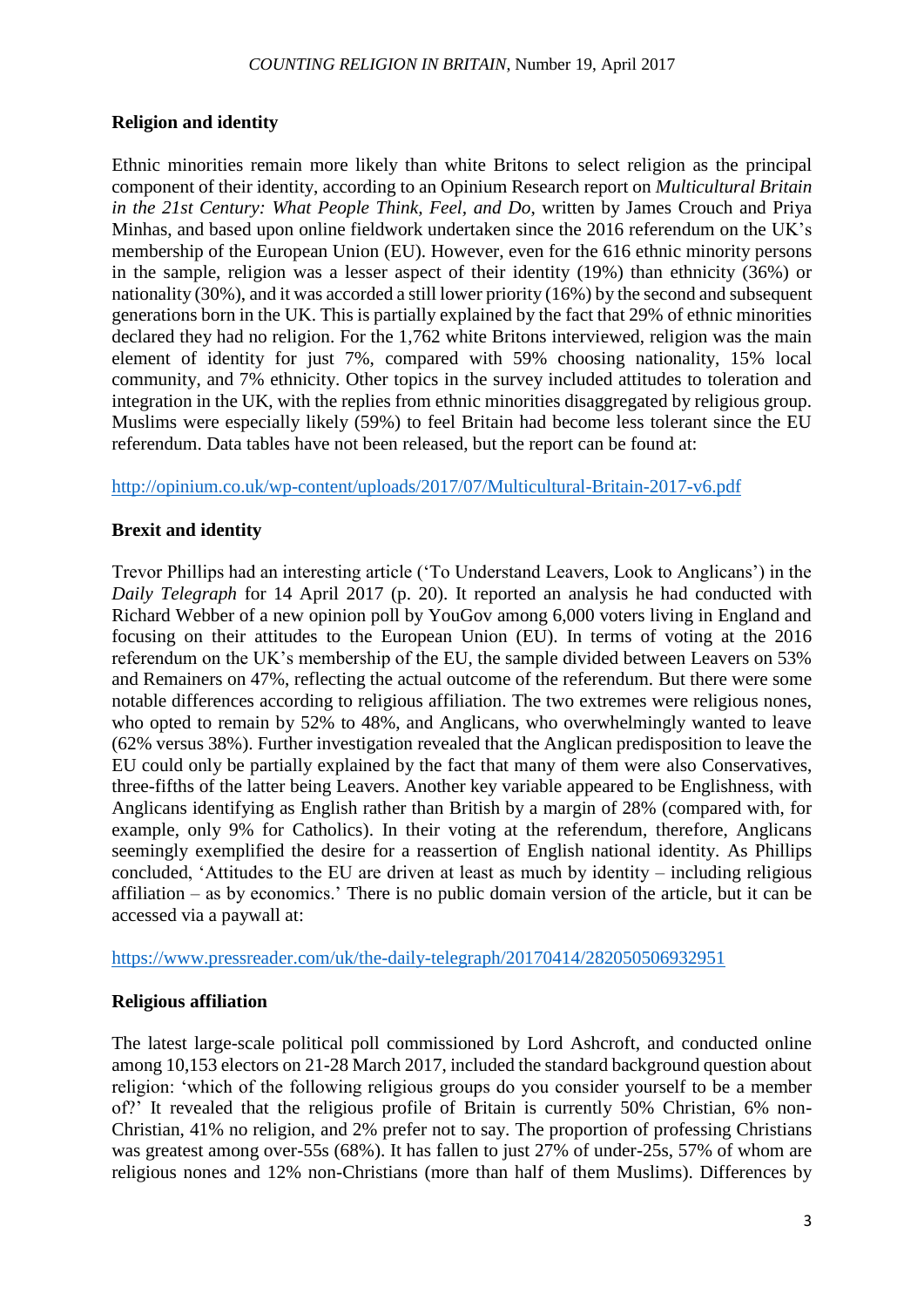## *COUNTING RELIGION IN BRITAIN*, Number 19, April 2017

social grade and region were much less marked than for age but there was some correlation between religion and voting in the 2015 general election and the 2016 referendum on the UK's membership of the European Union, albeit these effects were also at least partly the function of age. Conservative and UKIP voters in 2015 and 'leavers' in the referendum were most likely to be Christian, with the majority of Scottish National Party and Green voters claiming no religion. More details can be found in table 100 at:

[http://lordashcroftpolls.com/wp-content/uploads/2017/04/New-Landscape-Full-data-tables-](http://lordashcroftpolls.com/wp-content/uploads/2017/04/New-Landscape-Full-data-tables-March-2017.pdf)[March-2017.pdf](http://lordashcroftpolls.com/wp-content/uploads/2017/04/New-Landscape-Full-data-tables-March-2017.pdf)

# **Religious freedom**

The Pew Research Center's latest annual report about global restrictions on religion revealed that, across the 198 countries surveyed, government restrictions on religion and social hostilities involving religion increased in 2015 for the first time in three years, including particularly in Europe. The report is available at:

[http://www.pewforum.org/2017/04/11/global-restrictions-on-religion-rise-modestly-in-2015](http://www.pewforum.org/2017/04/11/global-restrictions-on-religion-rise-modestly-in-2015-reversing-downward-trend/) [reversing-downward-trend/](http://www.pewforum.org/2017/04/11/global-restrictions-on-religion-rise-modestly-in-2015-reversing-downward-trend/)

Pew's research prompted YouGov to ask 2,670 adult Britons via mobile phone app on 13 April 2017 whether, in the UK context, they would prefer to see fewer or greater government restrictions on religion in terms of laws, policies, and other actions. One-third of the sample was unable to answer, but there was more support (28%) for greater restrictions than for fewer restrictions (16%), with 23% wishing to see no change. Men (34%) and UKIP voters (38%) were the groups most endorsing greater restrictions while 18-24s (27%) were most inclined to favour fewer. Full data tables are available at:

<https://yougov.co.uk/opi/surveys/results#/survey/dd6357c0-202a-11e7-b833-9af33598e109>

Another YouGov poll on the same subject, reported on 13 April 2017, used slightly different question-wording, which had the effect of polarizing opinion more sharply. In this survey, 38% opted for 'more control over religions' in the UK and 12% for 'more religious freedom', with 39% wanting no change and 11% undecided. These topline results, which seem to add credence to Linda Woodhead's claim that religion is becoming a toxic concept, are at:

<https://yougov.co.uk/news/2017/04/13/religious-freedom-uk-boris-johnson-and-uk-foreign-/>

# **General election issues (1): Tim Farron on homosexuality**

The unexpected 2017 UK general election campaign had hardly begun before religion reared its head, in the guise of the initial refusal of Liberal Democrat leader Tim Farron (a practising Evangelical Christian) to say whether he believed that homosexuality is a sin.

The controversy prompted YouGov to ask 3,800 adult Britons via mobile phone app on 19 April 2017 whether they preferred politicians to be open about their religious views or to keep them private. The public was divided on the subject, 36% wanting politicians to be transparent about their religious opinions and 44% to keep them to themselves. The remaining fifth of voters was undecided. There were few major differences by demographic groups apart from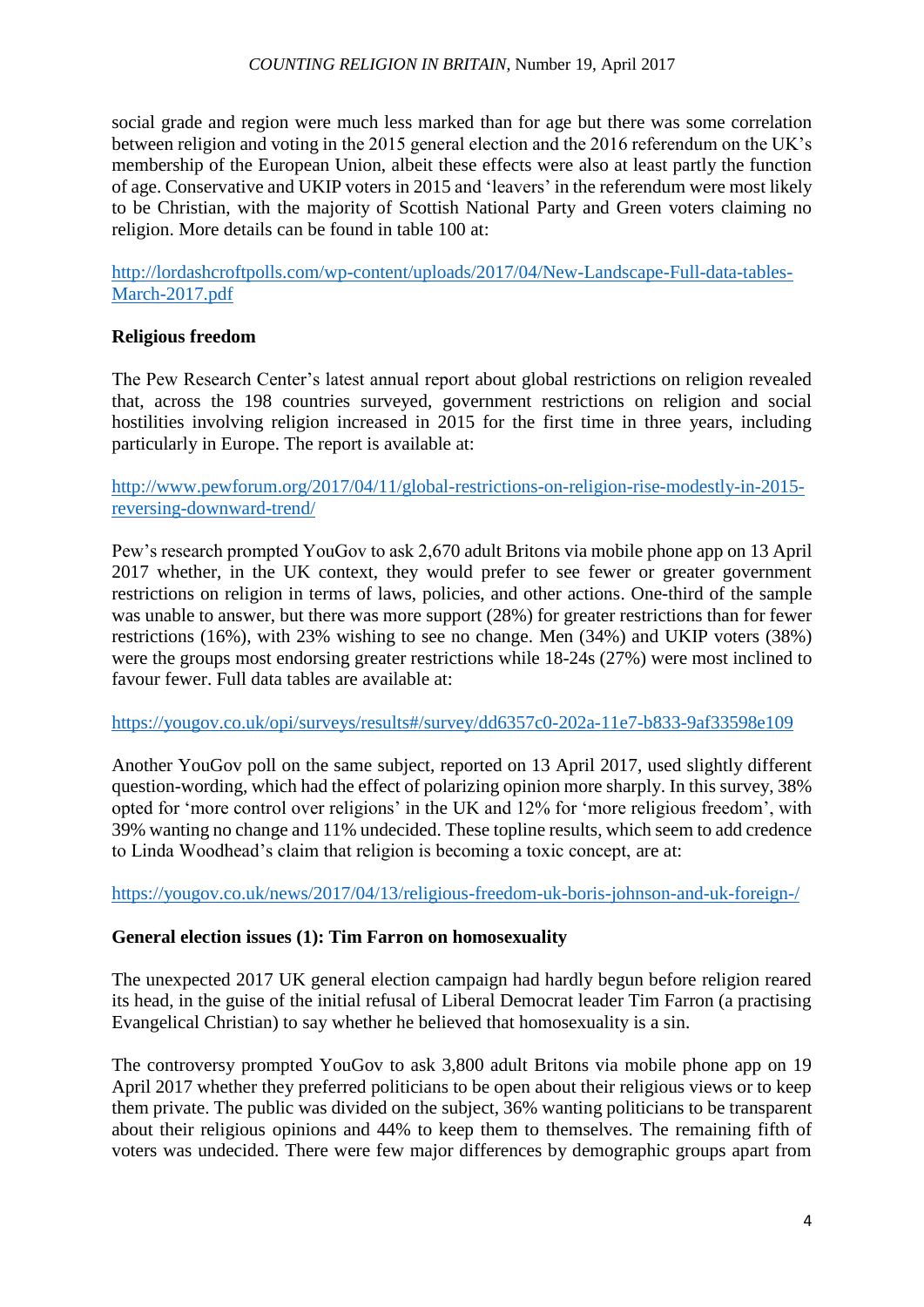53% of Liberal Democrat and Scottish National Party supporters and 52% of over-65s preferring politicians to keep their religious views private. Full data tables are available at:

## <https://yougov.co.uk/opi/surveys/results#/survey/52964620-24da-11e7-b0e0-d2249ae0b02d>

YouGov returned to the topic on 25-26 April 2017, when it interviewed online a more conventional sample of 1,590 adults on behalf of *The Times*. By this stage, after several further evasions, Farron had clarified that he did not regard gay sex as sinful. A plurality of Britons (41%) thought he had the right to keep his personal religious views private, the proportion reaching 51% among professing Christians and 65% of Liberal Democrat voters. One-third (34%) replied that Farron ought to have answered the question about gay sex sooner, since his religious views were relevant to his political opinions; religious nones (43%) were especially of this mind. The remaining one-quarter of adults was uncertain what to think. More generally, just 12% of respondents believed that gay sex is sinful, and no more than 16% even of Christians; 74% of all Britons were emphatic it is not a sin, among them 87% of religious nones. For this second YouGov poll, see page 12 of the data tables which can be accessed via the link in the blog at:

# <https://yougov.co.uk/news/2017/04/26/voting-intention-conservatives-45-labour-29-25-26-/>

The Christian Institute entered the fray from a different perspective, arguing that Farron had been bullied in public for holding traditional views about homosexuality. The Institute commissioned ComRes to undertake a telephone poll of 1,001 Britons between 20 and 24 April 2017, asking whether a politician who believes gay sex to be a sin should be free to express such an opinion. Nearly two-thirds (64%) of respondents upheld that freedom, peaking at 71% of skilled manual workers and 73% of men, with 32% denying a politician the liberty to proclaim the sinfulness of gay sex. A similar proportion (67%) agreed that a politician believing gay sex to be sinful but keeping that view private should still be allowed to hold office, 25% dissenting and 8% uncertain. Full data tables are available at:

[http://www.comresglobal.com/wp-content/uploads/2017/04/tab\\_short\\_pr.pdf](http://www.comresglobal.com/wp-content/uploads/2017/04/tab_short_pr.pdf)

# **General election issues (2): UKIP and the burka**

Early on in the general election campaign, Paul Nuttall, leader of the United Kingdom Independence Party (UKIP), indicated he would be pushing for a ban on the burka and Sharia courts, while denying he was trying to reinvent UKIP as an anti-Islam party.

On behalf of *The Observer*, Opinium Research asked an online sample of 2,007 UK adults on 25-28 April 2017 whether they had heard of a policy proposal to ban the burka in public places and, if so, with which party they associated that plan. Three-fifths of interviewees were aware of the policy (and not many more, 65%, among UKIP voters), of whom four in five correctly identified it as a UKIP proposal. The remaining 40% either had definitely not heard of the mooted burka ban (18%) or were unsure whether they had done so (22%). The full data can be accessed via the link in the blog at:

# <http://opinium.co.uk/political-polling-25th-april-2017/>

The matter was also addressed in YouGov's second poll on the Farron affair, noted above, which fielded on 25-26 April 2017. YouGov, however, was more interested in knowing what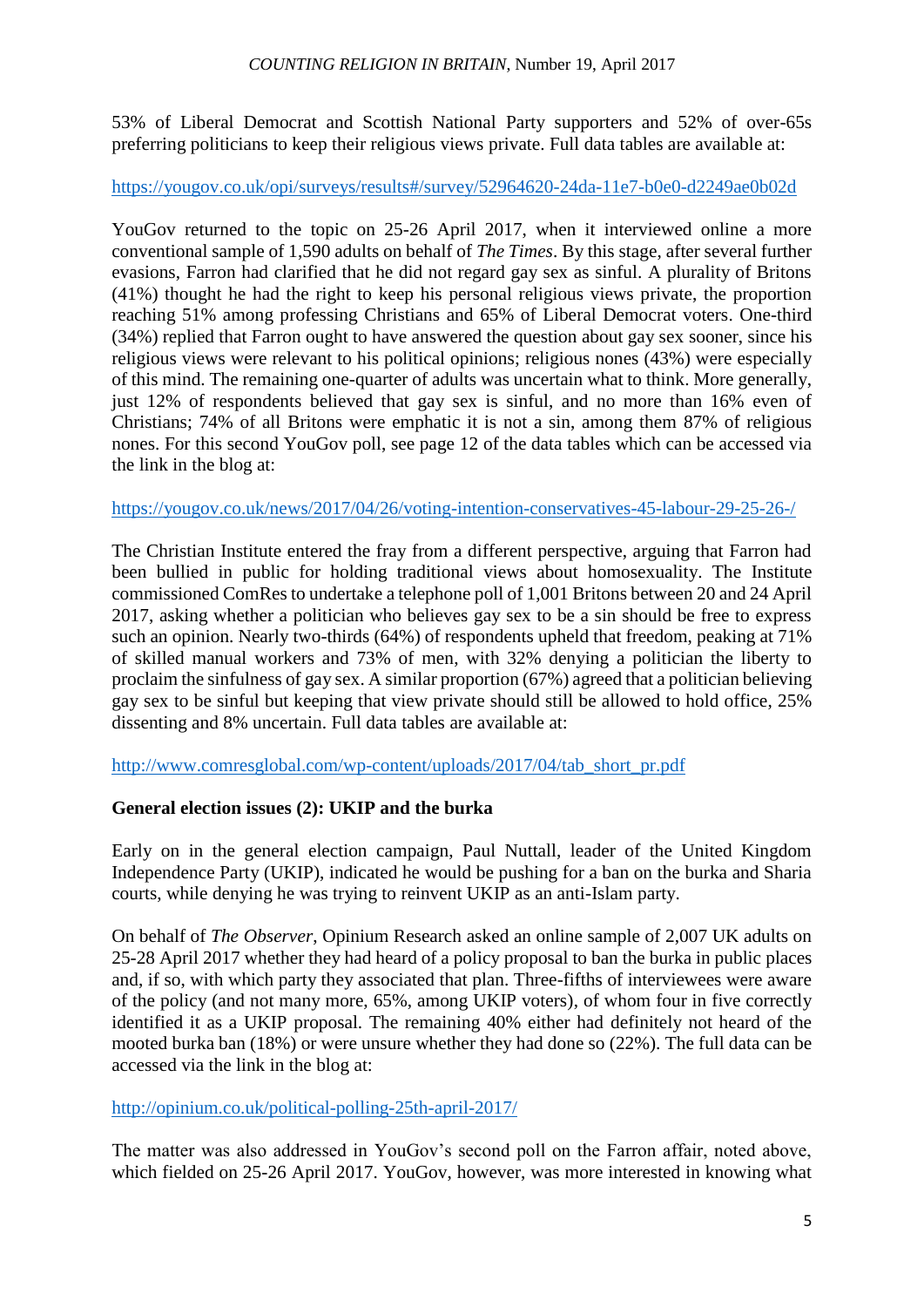the public actually thought about a legal ban on the wearing of burkas and niqabs (in other words, a full body and face veil). Almost half the electorate (48%) favoured such a ban, the number being particularly high for Christians (56%), manual workers (58%), Conservatives (63%), over-65s (68%), Leave voters in the 2016 EU referendum (70%), and UKIP followers (85%). Slightly fewer, 42%, held that people should be free to decide for themselves what to wear, including a majority of Londoners (54%), under-25s (60%), Labourites (61%), Remain voters in the EU Referendum (62%), and Liberal Democrats (67%). YouGov's blog on the issue, containing a link to the full data, is at:

<https://yougov.co.uk/news/2017/04/27/about-half-brits-support-burqa-ban/>

The same YouGov survey likewise tested general election voting intentions, which showed that the Conservative Party had a strong lead over Labour among Christians at that point, 55% versus 20%, while religious nones divided 36% to 34%, respectively.

# **Academic research**

ComRes have completed a major study for Research Councils UK and the Natural Environment Research Council, interviewing online and by telephone (between 20 and 31 January 2017) a sample of 3,000 adult Britons on their engagement with publicly-funded research into science and other academic subjects. The data tables, which run to 604 pages, include breaks for every question by a range of background variables, one of which concerned active membership of a religious group ('active' being defined as 'regularly' reading/listening to a religious text, praying, or attending religious services other than for rites of passage). According to this definition, 50% of the population self-classified as active members (42% Christian and 8% non-Christian) and 49% as not (comprising 39% with no religion and 10% who considered themselves religious but not active members of a religious group). In general, active membership of a religious group (or not) only had a marginal impact on the answers to the mainstream questions about academic research. For instance, active members were 4% more supportive of publicly-funded research than inactive members and religious nones and 5% more likely to have engaged with four or more research areas during the month prior to interview. At the same time, active members of a religious group were 7% less comfortable with the pace of change in the world and they were 6% less civically engaged although they were 12% more likely to have donated money to charity within the past half-year. The data tables are at:

[http://www.comresglobal.com/wp-content/uploads/2017/04/RCUK-NERC-Public-Insight-](http://www.comresglobal.com/wp-content/uploads/2017/04/RCUK-NERC-Public-Insight-Survey-Data-Tables.pdf)[Survey-Data-Tables.pdf](http://www.comresglobal.com/wp-content/uploads/2017/04/RCUK-NERC-Public-Insight-Survey-Data-Tables.pdf)

# **Syrian refugees**

The UK Government has been accused, by former Archbishop of Canterbury Lord Carey, of being institutionally biased against Christian refugees from Syria, who are underrepresented among those being moved to the UK under a flagship resettlement scheme. However, a majority (54%) of Britons surveyed by YouGov, in an app-based poll reported on 18 April 2017, thought religion should not be a criterion for the UK accepting refugees. One-third favoured taking a greater number of Christian refugees or only Christian refugees, while a hardline 11% opposed accepting any refugees at all. Topline results only are available at:

<https://yougov.co.uk/news/2017/04/18/christian-refugees-syria-comparing-crimes-nazi-cri/>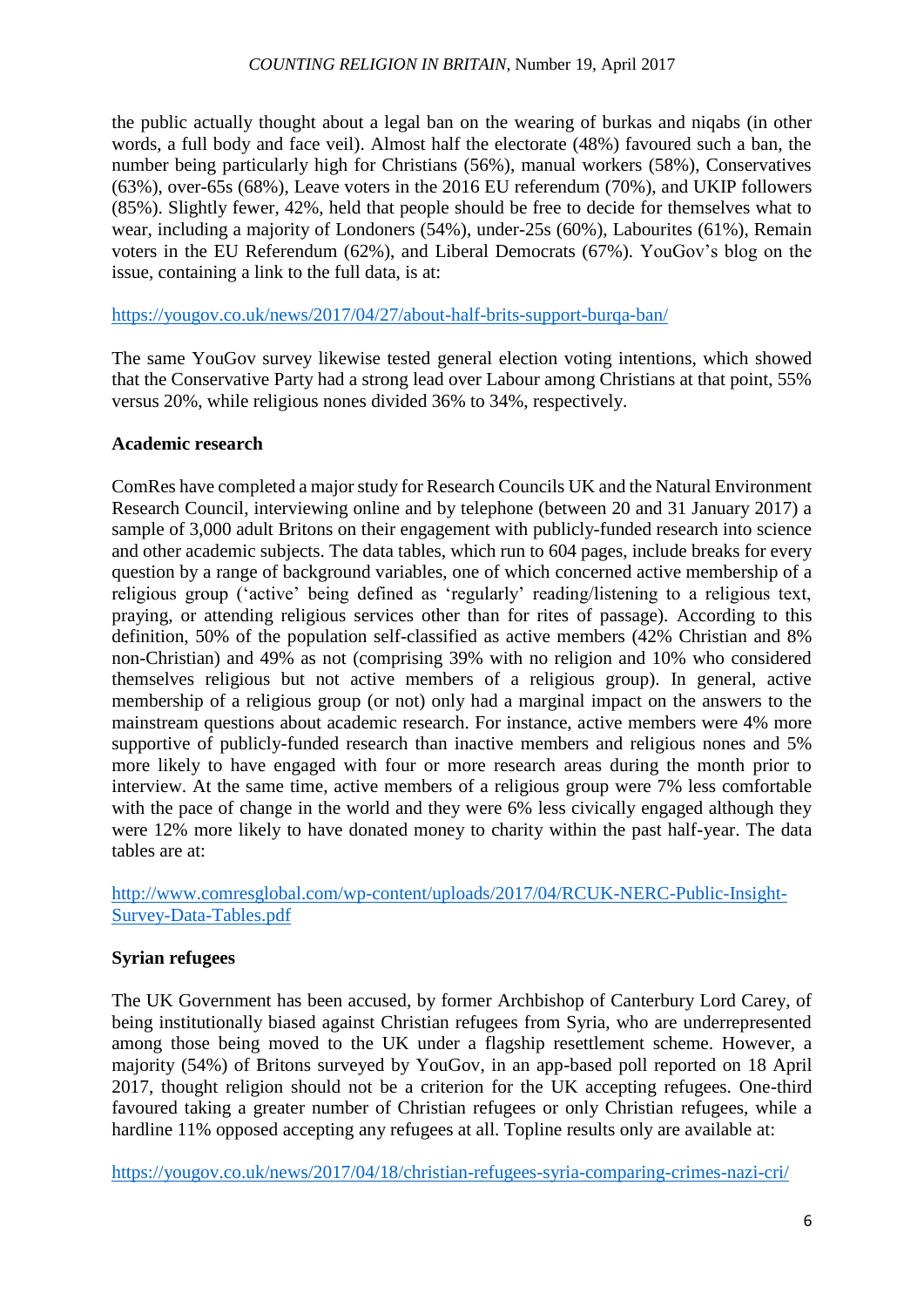#### FAITH ORGANIZATION STUDIES

#### **Scottish church census, 2016**

The number of Scots attending church on an average weekend has slumped from 853,700 in 1984 to 389,500 in 2016, falling – relative to population – from 16.6% to 7.2% over the same period. This is the headline finding from the initial report on the fourth (2016) Scottish church census which appears as a special eight-page edition (No. 50, April 2017) of *FutureFirst*, the bimonthly magazine of Brierley Consultancy. The census was undertaken by Peter Brierley, at the behest of a consortium of Scottish Churches and Christian organizations, by means of postal and online returns of attendance on 7-8 May 2016. Of Scotland's 3,689 congregations, 40% responded, missing data being estimated, taking account of variations by denomination, churchmanship, and area. Decline was experienced across most denominations, the Pentecostals alone significantly bucking the trend, albeit many immigrant churches and socalled Messy Churches had also been started. Three-fifths of worshippers were women and 42% were aged 65 and over (double the national average), peaking at 56% in the Church of Scotland. East Lothian had the lowest churchgoing rate (4%) and the Western Isles the highest (45%). Aberdeenshire was the only area to register absolute growth between 2002 (when the third church census was held) and 2016, largely attributed to the establishment of 25 new Roman Catholic congregations for Poles working in the oil industry. Despite claims of greater irregularity in attendance, as many as 80% of weekend churchgoers were recorded as attending weekly, 9% going fortnightly, 7% monthly, and 4% less often. Mid-week activities attracted an additional 234,500 people, 58% of whom did not frequent church at the weekend, giving a total reach by the Churches of 10% of the Scottish population at some stage during the week. A full report on the census, provisionally entitled *Growth Amidst Decline*, will be released by ADBC Publishers towards the middle of 2017; meanwhile, various outputs from the census (including the special edition of *FutureFirst*) are being assembled at:

<http://www.brierleyconsultancy.com/scottish-church-census/>

Brierley also wrote a full-page article about the census, entitled 'Church Life in Scotland', for the *Church of England Newspaper* (21 April 2017, p. 8).

The Church of Scotland has issued a press release about the census results at:

[http://www.churchofscotland.org.uk/news\\_and\\_events/news/recent/green\\_shoots\\_of\\_growth](http://www.churchofscotland.org.uk/news_and_events/news/recent/green_shoots_of_growth_as_390,000_christians_regularly_attend_church) [\\_as\\_390,000\\_christians\\_regularly\\_attend\\_church](http://www.churchofscotland.org.uk/news_and_events/news/recent/green_shoots_of_growth_as_390,000_christians_regularly_attend_church)

## **Family faith**

Newly published by the two Christian charities Hope and Care for the Family is *Faith in Our Families: How Do Parents Nurture Their Children's Faith at Home? What Does the Church Do to Support and Equip Them in This? A Research Report*. It is based upon an online qualitative and quantitative study undertaken with the help of 9dot-research, the statistical component comprising a UK-wide survey of 983 parents (all practising Christians with at least one child aged 3-11 and committed to nurturing faith in the home), 175 church leaders, and 479 church children's workers recruited via the Care for the Family database or Facebook. As the report itself acknowledges, the methodology adopted inevitably resulted in a skewed sample, 'a snapshot of the more motivated and engaged parents and churches', with, for instance, 84% of respondents being women and just 3% Roman Catholics. However, even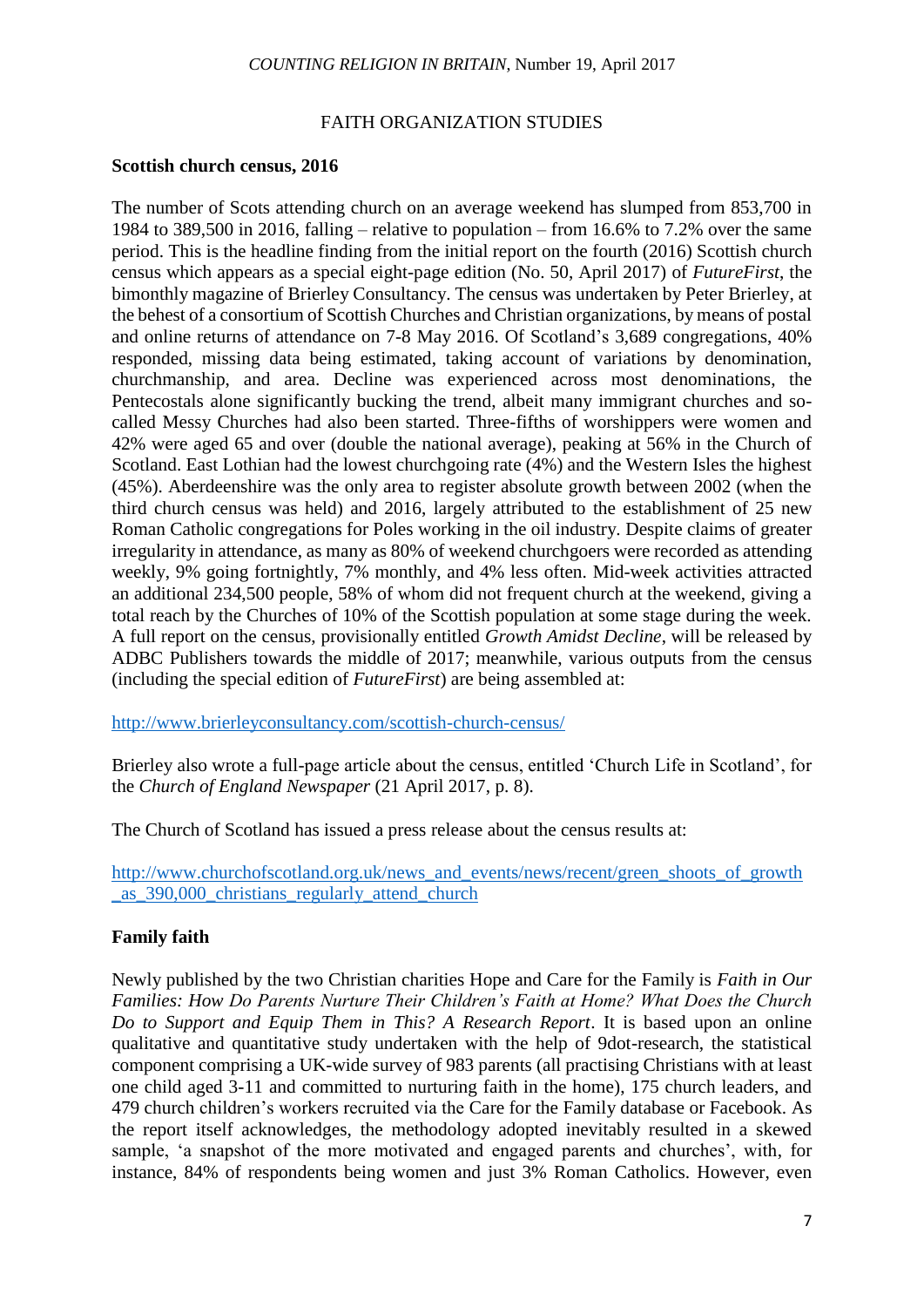## *COUNTING RELIGION IN BRITAIN*, Number 19, April 2017

among these active religious parents, 95% of whom conceded it was largely their responsibility to teach their children about Christianity, 92% admitted they should be doing more, with only 37% always or often looking for opportunities to nurture their child's faith. The degree of parental confidence about passing on their faith had a significant effect on what they currently did at home to do so. Lack of time was seen as the principal barrier to the transmission of faith in the family, followed by lack of knowledge. Just 12% of leaders felt their church put a lot of effort into supporting parents to nurture faith in the home, very much less than for six other church activities, and 94% agreed they should be helping more in this regard. The 32-page report is available at:

[https://www.careforthefamily.org.uk/wp-content/uploads/2017/03/Faith-in-our-Families-](https://www.careforthefamily.org.uk/wp-content/uploads/2017/03/Faith-in-our-Families-Research-booklet.pdf)[Research-booklet.pdf](https://www.careforthefamily.org.uk/wp-content/uploads/2017/03/Faith-in-our-Families-Research-booklet.pdf)

## **Church of England attendance**

Mark Hart wrote about 'The C of E's Unsung Success Story' in the *Church Times* for 31 March 2017 (p. 13). Revisiting the Church's attendance statistics on the basis of various (potentially contestable) assumptions, he tentatively identified a significant, but hidden, area of growth – among the over-65s, notwithstanding rising Anglican death rates and absolute and relative decline in churchgoing levels. His article can be read at:

[https://www.churchtimes.co.uk/articles/2017/31-march/comment/opinion/the-c-of-e-s](https://www.churchtimes.co.uk/articles/2017/31-march/comment/opinion/the-c-of-e-s-unsung-success-story)[unsung-success-story](https://www.churchtimes.co.uk/articles/2017/31-march/comment/opinion/the-c-of-e-s-unsung-success-story)

Hart's article drew a response from BRIN's co-director, David Voas, in the next issue of *Church Times* (7 April 2017, p. 18). In a letter to its editor, Voas pointed out that the missing factor in Hart's calculations was almost certainly immigration, with a net annual inflow of a quarter of a million people for more than a decade, the majority from Christian countries, from which the Church of England has presumably benefited to some extent. There is no public domain version of this letter.

## **Faith in Research**

The Church of England's next annual Faith in Research conference takes place at the Novotel, Broad Street, Birmingham on Wednesday, 17 May 2017 and will be chaired by the Bishop of Manchester, David Walker. The plenary speakers include Clive Field from BRIN, who will give a brief presentation on 'Has the Church of England Lost the English People? Some Quantitative Tests', based on his recent article in *Theology*. Programme and registration details can be found at:

[https://www.churchofengland.org/about-us/facts-stats/research-statistics/faith-in-research](https://www.churchofengland.org/about-us/facts-stats/research-statistics/faith-in-research-conferences/faith-in-research-2017.aspx)[conferences/faith-in-research-2017.aspx](https://www.churchofengland.org/about-us/facts-stats/research-statistics/faith-in-research-conferences/faith-in-research-2017.aspx)

## **Methodist Statistics for Mission**

At its latest quarterly meeting, on 1-3 April 2017, the Methodist Council received an update on the compilation of the full Statistics for Mission Report, 2017, which will be presented to the Methodist Conference in the summer. Methodist membership in Britain on 31 October 2016 was returned as 188,400 (excluding ministers), representing a decline of 3.3% on 2015, 9.7% on 2013, an annual average of 3.6% over the triennium 2013-16, and an annual average of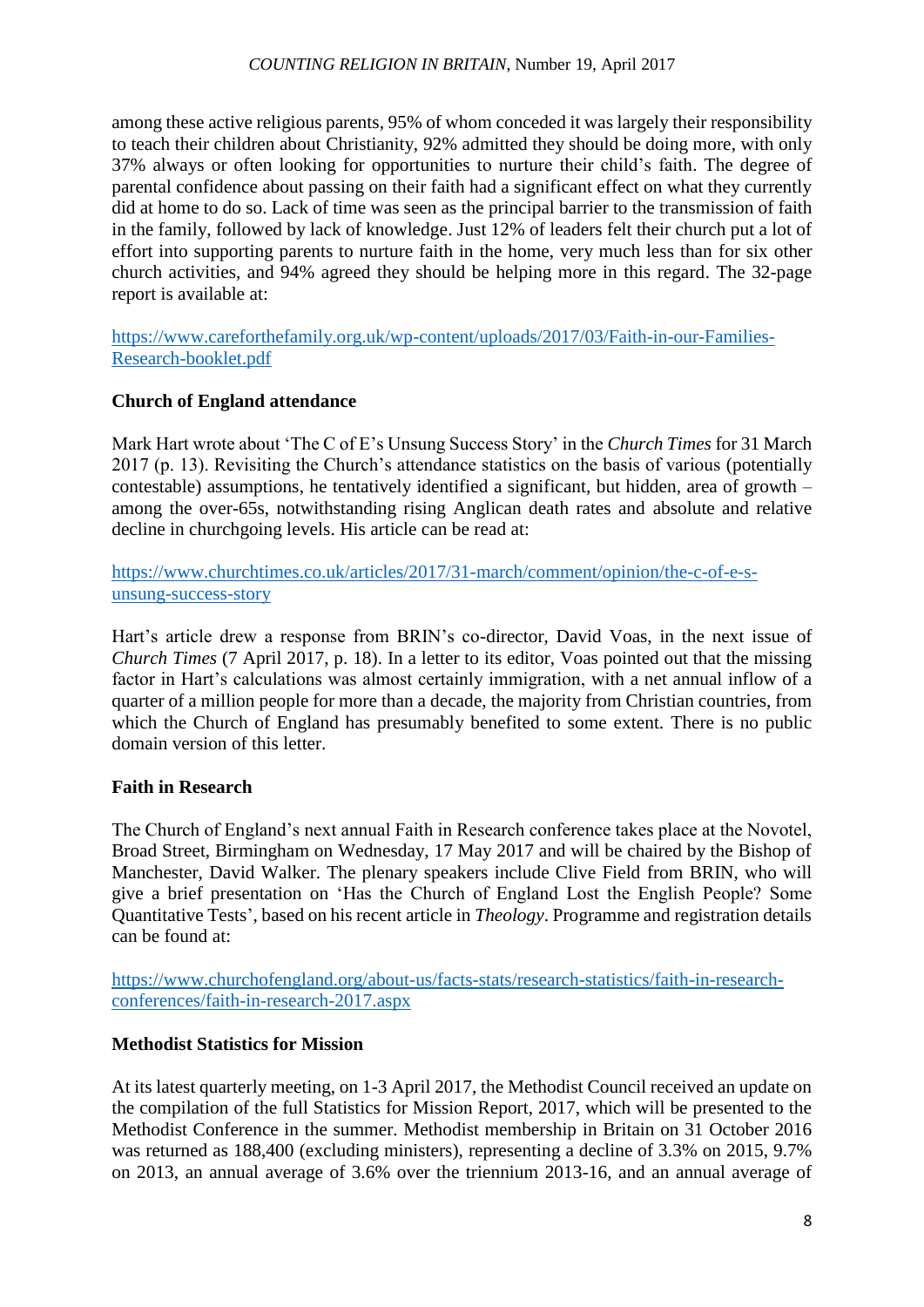3.5% over the preceding decade (2006-16). Methodist membership now stands at just 22% of its peak at the beginning of the twentieth century. The mean number of weekly attendances at worship services was 202,100 in October 2016, an average decrease of 3.4% annually both over the triennium and the decade. In addition, an estimated 500,000 attendances are registered weekly at non-worship activities and events, attracting a wide spread of ages, in marked contrast to the heavy skew towards an older demographic which characterizes both members and worshippers. The paper, which also moots several changes in statistics gathering and reporting, is available at:

[http://www.methodist.org.uk/media/2547829/counc-MC17-51-Statistics%20for%20Mission](http://www.methodist.org.uk/media/2547829/counc-MC17-51-Statistics%20for%20Mission-april-2017.pdf)[april-2017.pdf](http://www.methodist.org.uk/media/2547829/counc-MC17-51-Statistics%20for%20Mission-april-2017.pdf)

The *Methodist Recorder* found the update to Methodist Council so salutary yet so depressing that it ran a full-column comment, entitled 'Confronting the Realities of Decline', in its edition of 21 April 2017 (p. 6). The editorial warned that there was a real prospect of the Methodist Church in Great Britain 'ceasing to meet' (to borrow the Methodist parlance), at least in its present form, and urged its leadership to contemplate, and develop a strategy to manage, such a possibility.

# **Jewish students**

The National Union of Students (NUS) has published a 50-page internal research report on *The Experience of Jewish Students in 2016-17*, as revealed by an online survey of 485 self-defining Jewish students (out of a total universe of 8,500 Jewish students in higher education in the country) between 28 November 2016 and 10 February 2017. The vast majority of respondents were in full-time education, aged 17-24, studying at undergraduate level, and UK citizens. Significant numbers expressed disquiet about the provision of specific facilities and services by their institutions (such as affordable kosher food and timetabling of classes and events in relation to the Sabbath); about the attitudes of academics and other students to issues relating to Jews, Judaism, and Israel/Palestine; and about their confidence in engaging with the NUS and individual student unions, and their faith in the ability of the national and local unions to represent the interests of Jewish students. Their experience or fear of being victims of harassment, abuse, and hatred was also recorded. Sundry recommendations were made to address these concerns, principally directed to the NUS itself but some to the wider higher education sector and campus student unions. The report is available at:

<http://www.nusconnect.org.uk/resources/The-experience-of-Jewish-students-in-2016-17>

# ACADEMIC STUDIES

# **God and Mammon**

Individuals are less likely to attend religious services regularly if their income rises, according to a paper delivered by Ingrid Storm at the recent British Sociological Association (BSA) annual conference in Manchester. Analysing longitudinal data from the British and UK Household Panel Surveys for 1991-2012, she found that a rise in income of about £10,000 a year reduced by 6% the likelihood of attending religious services monthly. However, a fall in income had no effect on worship patterns. Storm hypothesized that adults turned away from religious services when their income increased because they had less need for the social support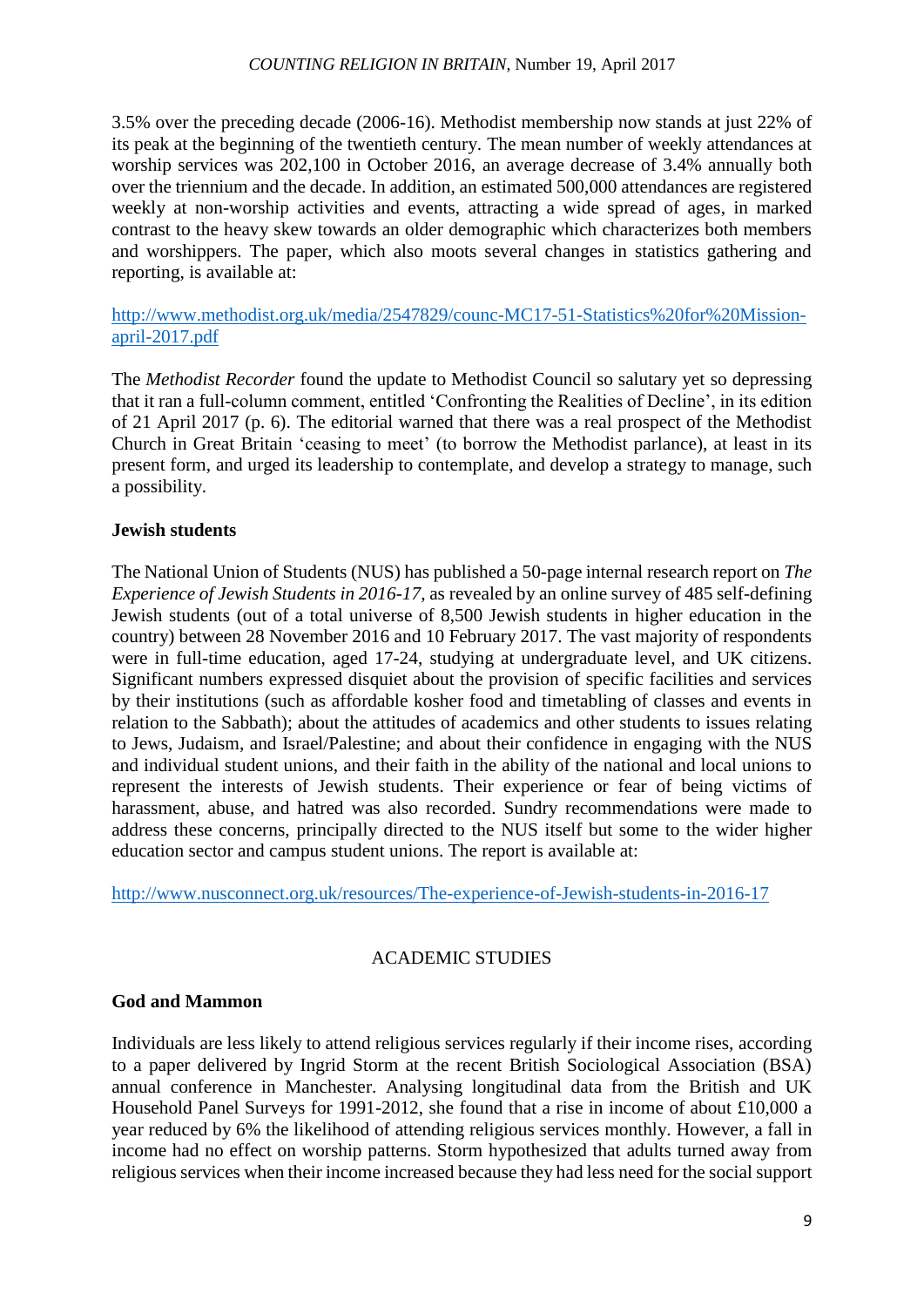found in religious communities. 'Religious participation is most appealing to people who have available time, but less available financial resources … when their income rose, the extra money could increase access to other forms of social activities and entertainment, and these take up time and attention that could otherwise have been spent on religious practice.' BSA's press release is at:

[https://www.britsoc.co.uk/media-centre/press-releases/2017/april/people-are-less-likely-to](https://www.britsoc.co.uk/media-centre/press-releases/2017/april/people-are-less-likely-to-attend-religious-services-regularly-if-their-income-rises-research-shows/)[attend-religious-services-regularly-if-their-income-rises-research-shows/](https://www.britsoc.co.uk/media-centre/press-releases/2017/april/people-are-less-likely-to-attend-religious-services-regularly-if-their-income-rises-research-shows/)

# **Changing religious landscape**

There were 450,000 fewer births than deaths among the UK Christian population between 2010 and 2015, according to the Pew Research Center's latest projections of the global religious landscape. By contrast, the natural increase in the UK Muslim population over the same period was 340,000 and among the religiously unaffiliated it was 880,000, reflecting (in both cases) their younger age profiles (and thus greater fertility) than Christians. A similar pattern was found across Europe as a whole. Globally, Muslim births are predicted to outnumber Christian ones by 2035. Estimates were derived from a range of census and sample survey data. The full report is available at:

<http://www.pewforum.org/2017/04/05/the-changing-global-religious-landscape/>

# **Secularization in Scotland**

Principally drawing upon the series of Scottish Social Attitudes (SSA) Surveys for 1999-2014, augmented by the Scottish Election Surveys of 1992 and 1997, Ben Clements has investigated 'Religious Change and Secularisation in Scotland: An Analysis of Affiliation and Attendance', *Scottish Affairs*, Vol. 26, No. 2, May 2017, pp. 133-62. Over-time decline was charted on both these religious indicators, with the Church of Scotland suffering heavy losses in terms of adherence. Approximately half the Scottish population now profess no religion and three-fifths never attend religious services. Comparisons with British Social Attitudes Surveys revealed a converging pattern of secularity in both Scotland and England. In-depth examination of the socio-demographic correlates of religious affiliation and attendance in the 2014 SSA highlighted the importance of gender and, most notably, age differences and substantiated Steve Bruce's characterization of older women as one of the primary carriers of religion in Scotland. The article is currently available on an open access basis at:

<http://www.euppublishing.com/doi/pdfplus/10.3366/scot.2017.0175>

Clements has also written a blog summarizing the article at:

<https://euppublishingblog.com/2017/04/25/secularisation-scotland/>

As is customary with sample surveys, there is a significant mismatch between claimed attendance at religious services in SSA and actual attendance on an average Saturday/Sunday as recorded by the 2016 Scottish church census (reported above).

## **Sectarian disadvantage in Scotland (1)**

The extent to which sectarian disadvantage persists in Scotland has been a hotly contested topic over the years, and the public and academic debate may well be reignited by a large-scale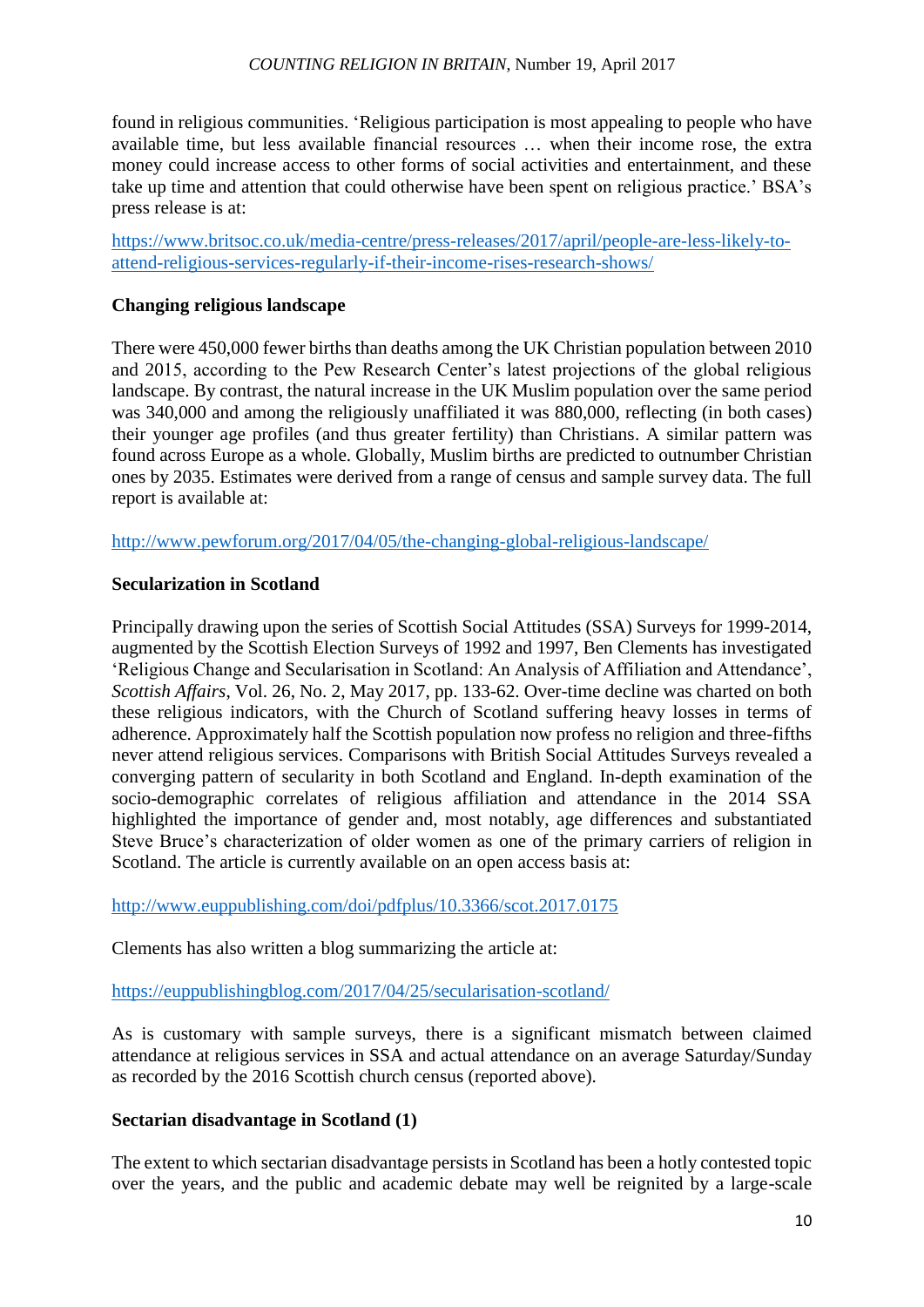longitudinal study reported in the May 2017 'in progress' volume of *Health & Place*: David Wright, Michael Rosato, Gillian Raab, Chris Dibben, Paul Boyle, and Dermot O'Reilly, 'Does Equality Legislation Reduce Intergroup Differences? Religious Affiliation, Socio-Economic Status, and Mortality in Scotland and Northern Ireland: A Cohort Study of 400,000 People'. The authors conclude that Catholics in Scotland remained at greater socio-economic disadvantage relative to Protestants than in Northern Ireland and were also at a mortality disadvantage (which Northern Irish Catholics were not). It is suggested that this differential may be due to the lack in Scotland of the raft of explicit equality legislation which has diminished religion-based inequality in Northern Ireland during recent decades. Access options to the article are outlined at:

<http://www.sciencedirect.com/science/article/pii/S1353829216303501>

# **Sectarian disadvantage in Scotland (2)**

Coincidental with the appearance of the preceding item, and similarly drawing upon a very large dataset, Steve Bruce and Tony Glendinning offer a far more optimistic assessment of sectarian disadvantage in Scotland: 'Sectarianism in the Scottish Labour Market: What the 2011 Census Shows', *Scottish Affairs*, Vol. 26, No. 2, May 2017, pp. 163-75. Analysing census data on religion, social class, education, gender, and region for persons who were born in Scotland, and estimating the likelihood of Scots of different backgrounds attaining middle class occupations given their educational qualifications, the authors found no sectarian association between religion and social class among people at the peak age (35-54 years) of their labour market involvement. Indeed, the class profile for Roman Catholics was pretty much the same as for other Christians, thereby implying a lack of sectarian discrimination against Catholics, for which Bruce and Glendinning suggest possible explanations. The two clear outliers in the study were both from the 'other religions' group, ill-educated other religion men doing better than expected in reaching a middle class occupation and well-educated other religion women achieving less well. Access options to the article are outlined at:

<http://www.euppublishing.com/doi/abs/10.3366/scot.2017.0176>

## **Catholic schools**

The relative inclusivity of Catholic schools in England and Wales is often questioned on the basis of statistics of pupil eligibility for free school meals (FSM). In *The Take-Up of Free School Meals in Catholic Schools in England and Wales* (Benedict XVI Centre for Religion and Society, St Mary's University Twickenham, 2017, 17pp.), Benedict XVI Centre for Religion and Society, Francesca Montemaggi, Stephen Bullivant, and Maureen Glackin challenge over-dependence on FSM data as an indicator of socio-economic deprivation. They make four substantive points: there is a widespread tendency to conflate receipt of FSM with eligibility, thereby ignoring eligible families who may not take up their entitlement; other Government measures suggest Catholic schools disproportionately recruit from the lowest socio-economic brackets and ethnic minorities; FSM uptake is affected by cultural and demographic factors, with the ethnic profile of Catholic schools resulting in low FSM uptake; and FSM ineligibility does not imply that families are affluent. These conclusions, informed by a literature review and fresh empirical research (in the form of small-scale surveys, interviews, and focus groups), will naturally prove convenient for Catholic interests but a Department for Education spokesperson (quoted in *The Tablet* for 8 April 2017, p. 29)